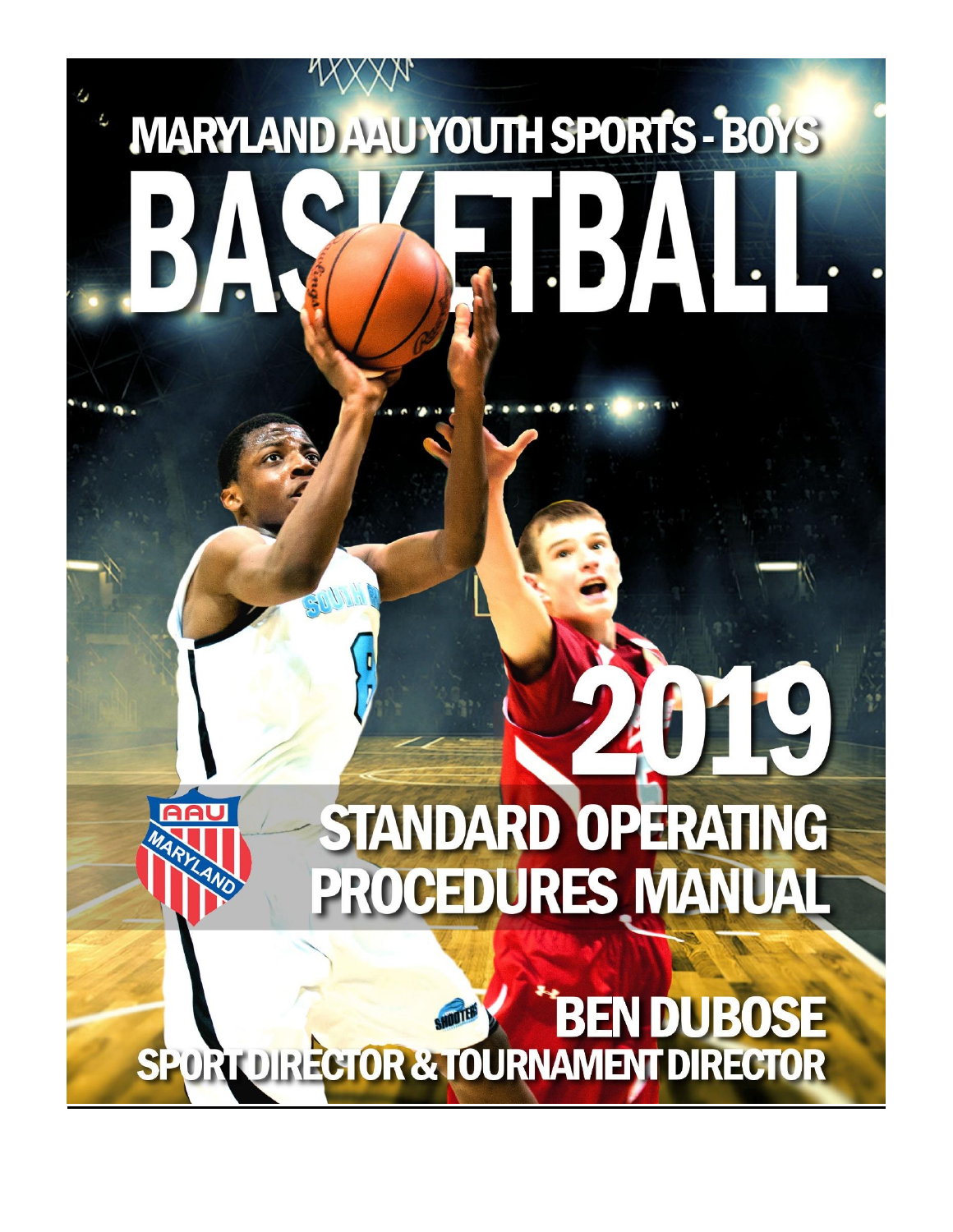#### **2019 MARYLAND BOYS BASKETBALL – TOURNMENT INFORMATION SHEET**

- 1. **Free entry** to the tournament sites will be allowed only for registered team players, coaches and non-players that are listed on the Team Roster and playing in the competition.
	- i. All spectators are required to pay a gym entry fee to tournament sites and must be prepared to show identification.
	- ii. Coaches are responsible for informing their parents and fans of the entry fee.
	- iii. Gym entry fee is \$5.00 at each tournament site. Championship Game is \$10.00.
- 2. **Unauthorized use of an AAU identification card** will disqualify a participant from the tournament.

#### **A. AGE BASED DIVISIONS – 7U, 8U, 9U, 10U, 11U, 12U, 13U & 14U.**

For teams that have chosen to organize on the basis of the athlete's age, the AAU provides age based competition in the divisions listed below following these eligibility requirements.

Proof of photo identification for eligibility must be available for review, by an AAU designee at all AAU licensed competitions. If the documents are not available the team is subject to removal from the competition. Acceptable documents include any of the following:

- a) An unexpired Passport
- b) Valid Driver's License
- c) Department of Motor Vehicles I.D. card issued within three (3) years
- d) Military Dependent I.D.
- e) Electronic Age Verification through SportsAge ID (A one-time registration fee of only \$15.00 covers 100% of all updating and processing fees for as long as an athlete participates in the AAU Boys Basketball Program) or National Sports ID (A yearly fee of \$10.00 validates your eligibility for licensed AAU events).

#### **7 & Under Division**

An athlete can be no older than 7 on or before August 31, 2019

#### **8 & Under Division**

An athlete can be no older than 8 on or before August 31, 2019

#### **9 & Under Division**

An athlete can be no older than 9 on or before August 31, 2019

#### **10 &Under Division**

An athlete can be no older than 10 on or before August 31, 2019

#### **11 & Under Division**

An athlete can be no older than 11 on or before August 31, 2019

#### **12 & Under Division**

An athlete can be no older than 12 on or before August 31, 2019

#### **13 & Under Division**

An athlete can be no older than 13 on or before August 31, 2019

#### **14 & Under Division**

An athlete can be no older than 14 on or before August 31, 2019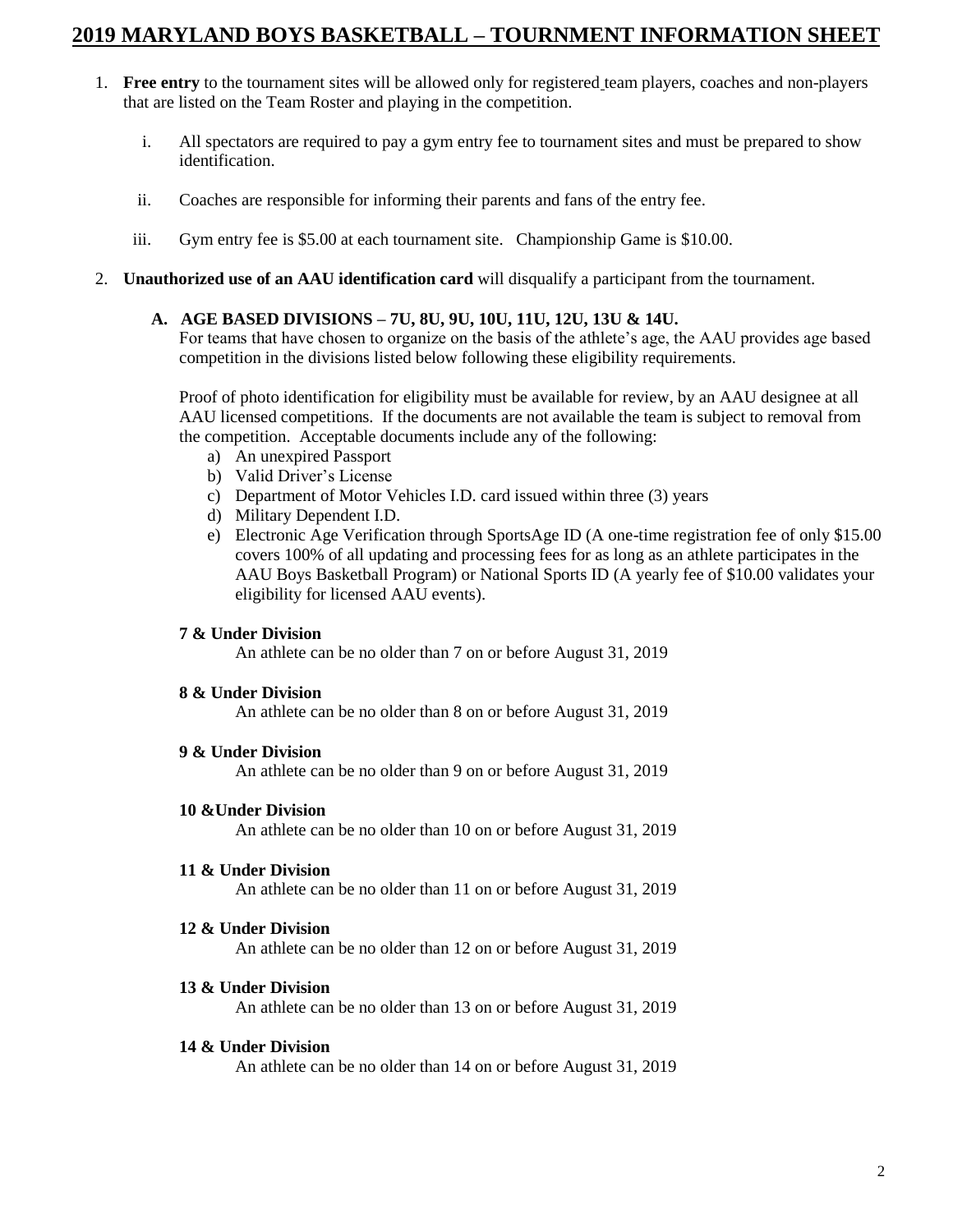#### **B. GRADE BASED DIVISION – 2nd, 3rd, 4th, 5th, 6th, 7th & 8th Grade**

For teams that have chosen to organize on the basis of the athletes grade, and who have players who do not meet the age eligibility criteria for age based teams, the AAU provides grade based competition in the divisions listed below following these eligibility requirements.

Proof of photo identification for eligibility must be available for review, by an AAU designee at all AAU licensed competitions. If the documents are not available the team is subject to removal from the competition. Acceptable documents include any of the following:

- a) An unexpired Passport
- b) Valid Driver's License
- c) Department of Motor Vehicles I.D. card issued within three (3) years
- d) Military Dependent I.D.
- e) Electronic Age Verification through SportsAge ID (A one-time registration fee of only \$15.00 covers 100% of all updating and processing fees for as long as an athlete participates in the AAU Boys Basketball Program) or National Sports ID (A yearly fee of \$10.00 validates your eligibility for licensed AAU events).
- f) IN ADDITION to one of the proof of age eligibility items listed above in "a" through "e", Proof of Grade must be available for review by an AAU designee at all AAU licensed competitions in the Grade Based division. If the documents are not available, the team is subject to removal from the competition. Acceptable Proof of Grade documents include any of the following:
	- 1. A photocopy of that portion of the athletes' report card for the current school year which shows name, grade and school.
	- 2. Confirmation of grade level from a school administrator (guidance counselor, principal, dean, etc.) on school letterhead.

#### **2nd Grade**

An athlete must be in the 2nd grade or below as of October 1, 2018 and can be no older than 9 on or before August 31, 2019

#### **3rd Grade**

An athlete must be in the 3rd grade or below as of October 1, 2018 and can be no older than 10 on or before August 31, 2019

#### **4th Grade**

An athlete must be in the 4th grade or below as of October 1, 2018 and can be no older than 11 on or before August 31, 2019

#### **5th Grade**

An athlete must be in the 5th grade or below as of October 1, 2018 and can be no older than 12 on or before August 31, 2019

#### **6th Grade**

An athlete must be in the 6th grade or below as of October 1, 2018 and can be no older than 13 on or before August 31, 2019

#### **7th Grade**

An athlete must be in the 7th grade or below as of October 1, 2018 and can be no older than 14 on or before August 31, 2019

#### **8th Grade**

An athlete must be in the 8th grade or below as of October 1, 2018 and can be no older than 15 on or before August 31, 2019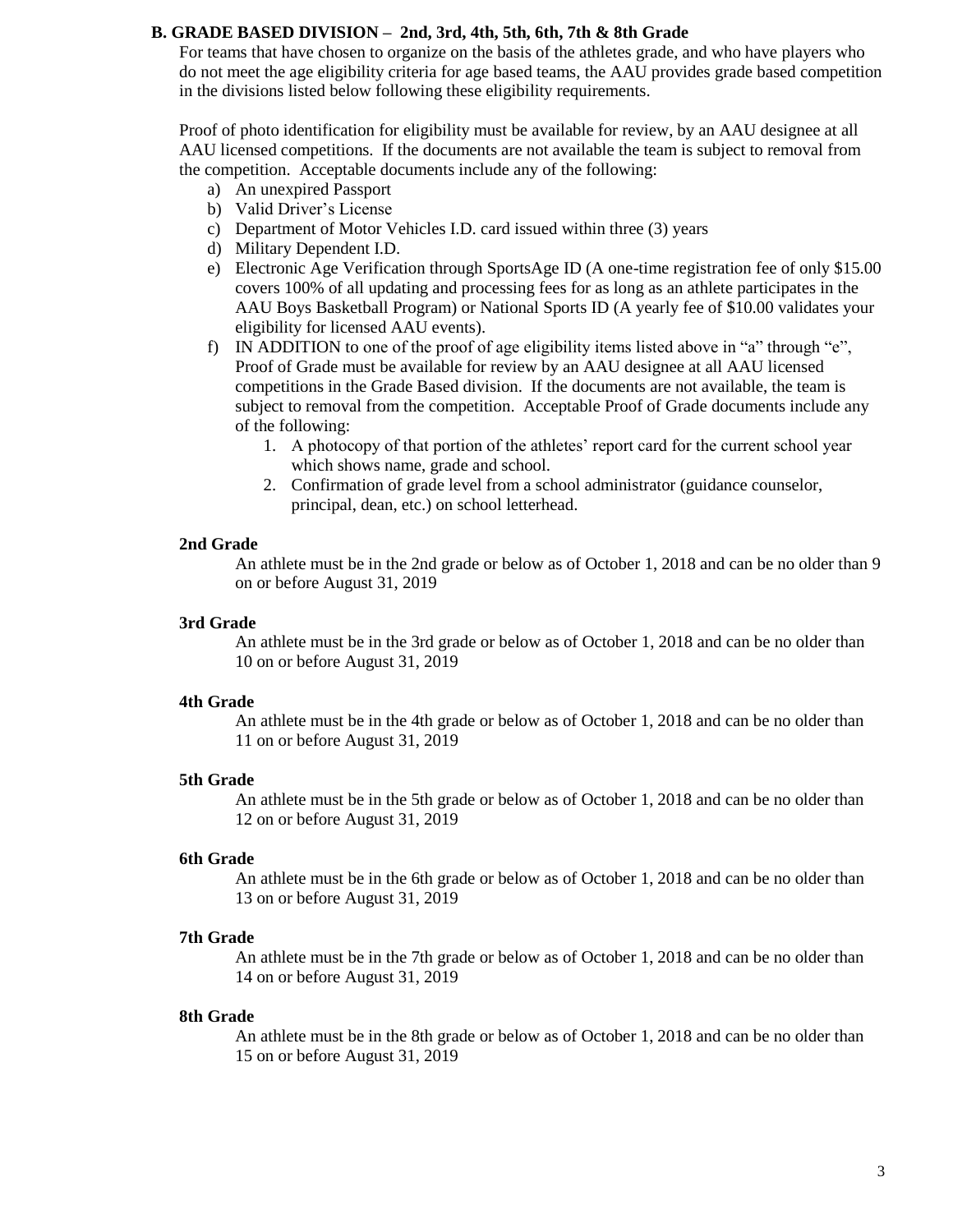### **NOTICE:**

- 1. Grade based teams may participate in age based events by "playing up" a division. (i.e. 7th grade team playing up in a 14U event).
- 2. Some districts might not conduct grade based qualifiers. In those districts, grade based teams can qualify for the grade based national tournament by "playing up" in an age based District Championship or Super-Regional.
- 3. At large national bids for grade based nationals may be granted by the national chairman if no grade based competition is offered in a district.

#### **C. HIGH SCHOOL LEVEL DIVISIONS – 15U/9th Grade, 16U/10th Grade, 17U/11th Grade & 19U/12th Grade**

For teams that have chosen to organize their team with high school level athletes on the basis of athletes combined age/grade, the AAU provides high school level divisions for competition listed below following these eligibility requirements.

Proof of photo identification for eligibility must be available for review, by an AAU designee at all AAU licensed competitions. If the documents are not available the team is subject to removal from the competition. Acceptable documents include any of the following:

- a) An unexpired Passport
- b) Valid Driver's License
- c) Department of Motor Vehicles I.D. card issued within three (3) years
- d) Military Dependent I.D.
- e) Electronic Age Verification either through SportsAge ID (A one-time registration fee of only \$15.00 covers 100% of all updating and processing fees for as long as an athlete participates in the AAU Boys Basketball Program) or National Sports ID (A yearly fee of \$10.00 validates your eligibility for licensed AAU events).
- f) IN ADDITION to one of the listed proof of age eligibility items listed above in "a" through "e", Proof of Grade must be available for review by an AAU designee at all AAU licensed competitions in the high school level divisions if an athlete is in the correct grade but does not meet the age requirement for the division he wants to compete in (e.g., 16-year-old playing in the 15U/9th Grade Division) (see Grade Policy below). If the documents are not available, the team is subject to removal from the competition. Acceptable Proof of Grade documents include any of the following:
	- 1. A photocopy of that portion of the athletes' report card for the current school year which shows name, grade and school.
	- 2. Confirmation of grade level from a school administrator (guidance counselor, principal, dean, etc.) on school letterhead.

#### **15U/9th Grade Division**

An athlete can be no older than 15 on or before August 31, 2019. Grade Policy: An athlete who is in the 9th grade as of October 1, 2018 and who is no older than 16 on or before August 31, 2019 is eligible to play in the 15U/9th grade division.

#### **16U/10th Grade Division**

An athlete can be no older than 16 on or before August 31, 2019. Grade Policy: An athlete who is in the 10th grade as of October 1, 2018 and who is no older than 17 or before August 31, 2019 is eligible to play in the 16U/10th grade division.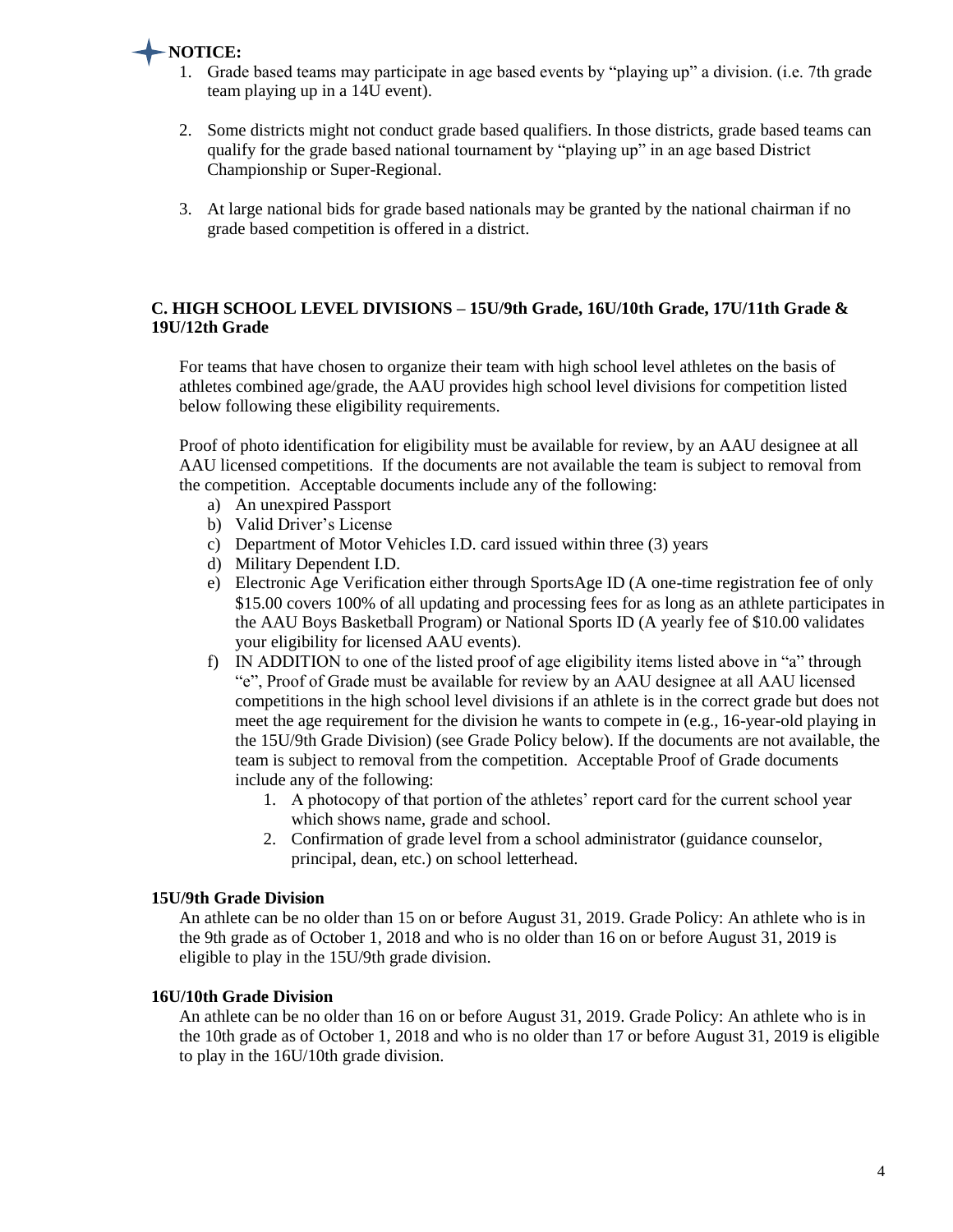#### **17U/11th Grade Division**

An athlete can be no older than 17 on or before August 31, 2019. Grade Policy: An athlete who is in the 11th grade as of October 1, 2018 and who is no older than 18 on or before August 31, 2019 is eligible to play in the 17U/11th grade division.

#### **19U/12th Grade Division**

An athlete can be no older than 19 on or before August 31, 2019. Grade Policy: An athlete who is in the 12th grade as of October 1, 2018 and who is no older than 20 on or before August 31, 2019 is eligible to play in the 19U/12th grade division.

#### 3. **Coaches are responsible for any ineligible players**.

- i. Coaches are responsible for ensuring that players are participating in appropriate Age Division, which corresponds to the Age Division Eligibility requirements, as outlined in the AAU rules.
- ii. A \$100.00 fee, in cash, will be required from any team making a protest against another team. This must take place within 15 minutes after the time expires on the game clock.
- iii. Player/Team Disqualification
- iv. All Non-athletes/coaches are responsible to see that their team meets all eligibility requirements. If a player is found to be ineligible prior to the start of a licensed competition, the player will be expelled from the competition and the team will continue. If a player is found to be ineligible after the competition has started, the player will be expelled from the competition and the team will forfeit all games in which the ineligible player was listed on the official score sheet. The team may continue to participate, if applicable, without the expelled player.
- 4. **Pool and Bracket sheets are only a guide**. This includes those posted on the walls.
- 5. **All questions** should be directed to the Tournament Coordinator of that Age Division.
- 6. **All winners of the State Championships** will qualify for the National Championships.
- 7. **Team trophies and medals** =  $1<sup>st</sup>$  and  $2<sup>nd</sup>$  place team in each Age Division.  $3<sup>rd</sup>$  Place team will receive medals.
	- i. Age Divisions: 7u through 19u and Grade Base Division:
		- a) 2019 Maryland AAU State Championship Tournament will be Pool Play and Bracket Single-Elimination. Championship Game will be Single Elimination for Division 1, Division 2 and Division 3.

#### 8. **Entry Fee for Maryland AAU State Championship Tournament:**

- i. Tournament Fee=\$350.00, plus Official Fees for each game, except for the "Final Four" and the "Championship Games".
- ii. Official Fees are required before the start of each game. Only cash will be accepted for Official Fees.
- iii. Teams not paying the Official Fees will forfeit that game.
- iv. Official Fees:
	- Ages  $7-10 = $25.00$
	- Ages  $11-14 = $30.00$
	- Ages  $15-19 = $35.00$
	- Grade Division  $6-8 = $30.00$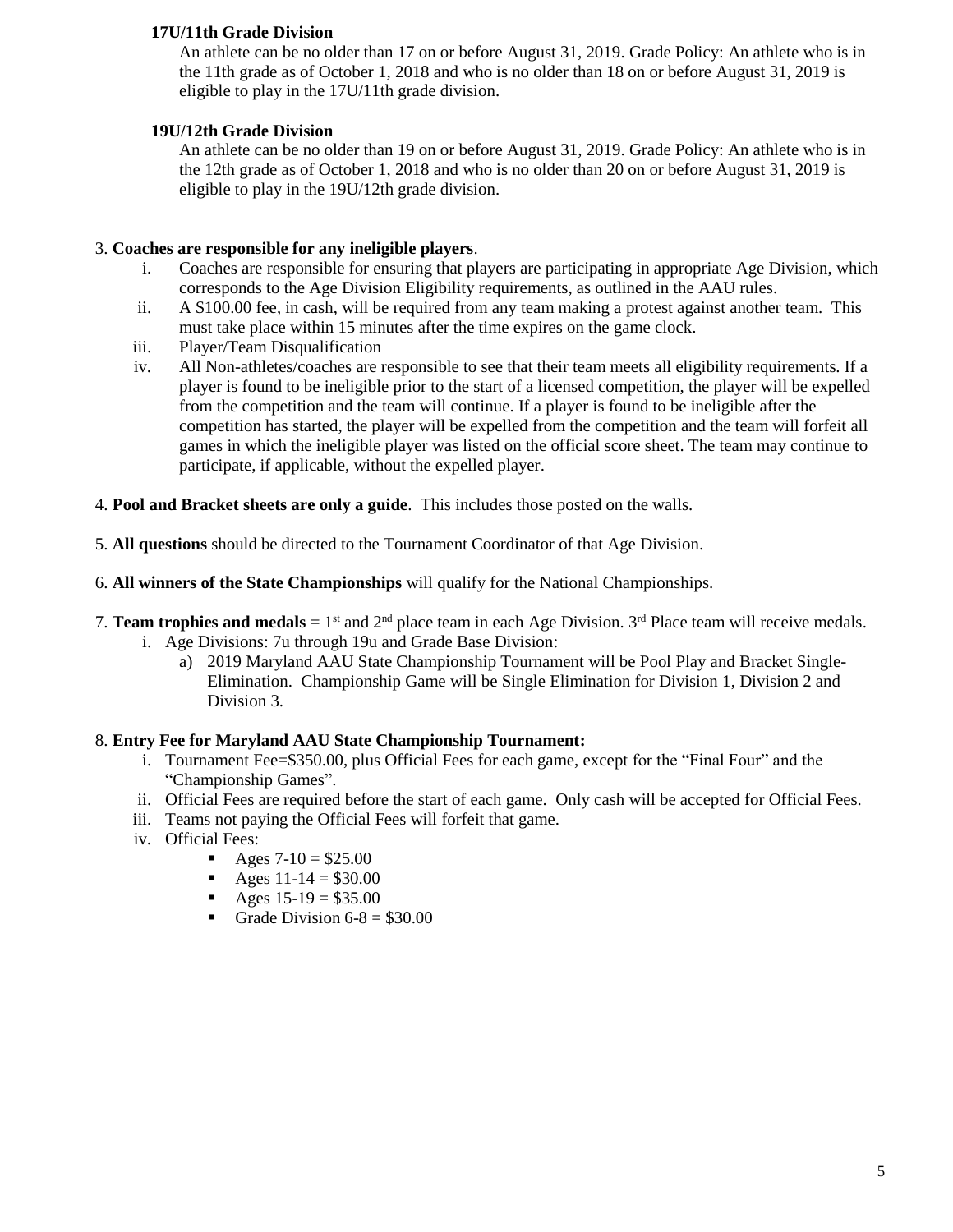

#### **Mandatory Club Representative Meeting**

**Date: February 16, 2019; Time/Location: TBD. Meeting Purpose: To update/review and discuss information of all new Boys Basketball rules.**

#### **Mandatory Coaches Meeting:**

**Date: March 16, 2019; Time and Location: TBD. All coaches are required to attend.**

**Schedule subject to change. All dates are posted on [www.marylandaau.org.](http://www.marylandaau.org/)**

#### **Tournament Dates**

| Division I, II, |
|-----------------|
|-----------------|

| Age                    | <b>Entry Deadline</b> | <b>Roster Deadline</b> | <b>Tournament Dates</b>                          |
|------------------------|-----------------------|------------------------|--------------------------------------------------|
| 7U, 8U, 9U, 10U,       | March 16, 2019        | April 7, 2019          | April 12 <sup>th</sup> , 13 <sup>th</sup> , 14th |
| 11U, 12U               |                       |                        |                                                  |
| 13U, 14U               | March 16, 2019        | March 24, 2019         | April $5^{th}$ , $6^{th}$ , $7^{th}$             |
| $15U/9th$ Grade,       | March 16, 2019        | March 24, 2019         | April $5th$ , $6th$ , $7th$                      |
| $16$ U/ $10th$ Grade   |                       |                        |                                                  |
| $17U/11th$ Grade       |                       |                        |                                                  |
| $19U/12th$ Grade       |                       |                        |                                                  |
| $2nd - 8th$ Grade Base | March 16, 2019        | April 14, 2019         | April $26^{th}$ , $27^{th}$ , $28^{th}$          |
| Program                |                       |                        |                                                  |

#### **Division III**

| Age        | <br><b>Deadline</b><br>Lintry           | <b>Roster Deadline</b> | <b>Dates</b><br>Tournament                                                                          |
|------------|-----------------------------------------|------------------------|-----------------------------------------------------------------------------------------------------|
| 16U<br>10U | 2019<br>Marc<br><u> ' ი. </u><br>$\sim$ | .2019<br>Apri<br>- 14  | 26 <sup>th</sup><br>$\sim$ oth<br>$\gamma$ $\tau$ th<br>$\cdots$<br>Apri <sub>1</sub><br>$\angle 0$ |

#### **Championship Games**

| <b>Division</b> | <b>Championship Game Dates</b>                          | <b>Championship Tournament Location</b> |
|-----------------|---------------------------------------------------------|-----------------------------------------|
| Division I      | May $3^{\text{rd}}$ , $4^{\text{th}}$ , $5^{\text{th}}$ | <b>TBA</b>                              |
| Division II     | May $3^{\text{rd}}$ , $4^{\text{th}}$ , $5^{\text{th}}$ | <b>TBA</b>                              |
| Division III    | May $3^{\text{rd}}$ , $4^{\text{th}}$ , $5^{\text{th}}$ | <b>TBA</b>                              |

**This schedule is tentative; based on total number of teams that enter the tournament by Entry Deadline Date.**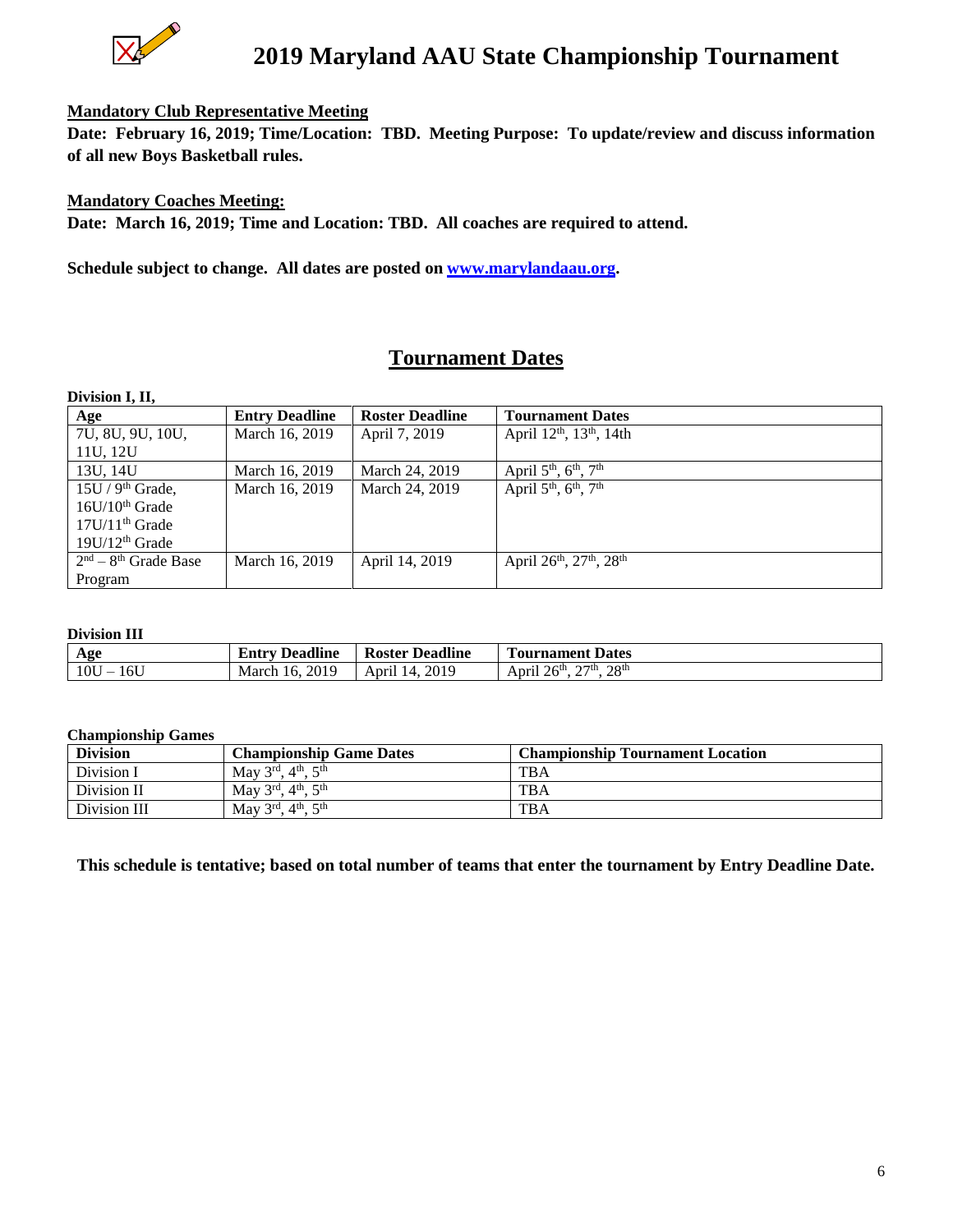# **2019 MARYLAND AAU BOYS BASKETBALL PLAYING RULES**

- 1. Players' jerseys must have numbers on both the front and back. Numbers can be 00-99. Minimum size of numbers shall be 2" on the front and 4" on the back. Teams competing in National Championship tournaments must have light and dark jerseys. Uniforms: Home wear Light and Visitor wear Dark.
- 2. Bottom team in the Brackets is the Visitor team and shall wear Dark Uniforms and sit to the right of the table facing the court.
- 3. Players, Coaches and Bench Personnel, who participate in fighting will be disqualified and banned from further participation in the tournament. **NO EXCEPTIONS**.
- 4. Players, Coaches and Bench Personnel, who are ejected from a game, will not be allowed to participate in the team's very next scheduled game. **NO EXCEPTIONS**.
- 5. Protest of an official's judgment call **will not** be honored.
- 6. Protest of AAU eligibility will be presented to the **AAU Staff Only**, within 15 minutes after the time expires on the game clock, along with the Protest Fee of \$100.00, in cash and completed Protest Form.
- 7. The first game of the day/evening **ONLY** will have a fifteen (15) minute grace period. All other games will be played at their scheduled time or at the conclusion of the prior game (overtime, etc.). If there is delay in the game schedule or other unforeseen circumstances, the Sports Director or Tournament Coordinator reserves the right to make the necessary adjustments.
- 8. Teams will be allowed 8 minutes warm-up time, unless time dictates otherwise.
- 9. The Age Divisions 7u through 19<sup>th</sup> will be played under the **National High School Federation Rules**.
- 10. The undersize basketball shall be used for Ages 7,8, 9, 10, 11, 12 games. (Circumference should be 28.5)
- 11. Playing Times are as follows:

| <b>Division</b>            | <b>Quarters</b>   | <b>Halftime/Warm up</b> | Overtime          |
|----------------------------|-------------------|-------------------------|-------------------|
|                            |                   | <b>Times</b>            |                   |
| 7 & Under                  | 6 Minute Quarters | 5 Minutes               | 3 Minute Overtime |
| 8 & Under                  | 6 Minute Quarters | 5 Minutes               | 3 Minute Overtime |
| 9 & Under                  | 6 Minute Quarters | 5 Minutes               | 3 Minute Overtime |
| 10 & Under                 | 7 Minute Quarters | 5 Minutes               | 3 Minute Overtime |
| 11 & Under                 | 7 Minute Quarters | 5 Minutes               | 3 Minute Overtime |
| $5th$ Grade                | 7 Minute Quarters | 5 Minutes               | 3 Minute Overtime |
| 12 & Under                 | 7 Minute Quarters | 5 Minutes               | 3 Minute Overtime |
| $6th$ Grade                | 7 Minute Quarters | 5 Minutes               | 3 Minute Overtime |
| 13 & Under                 | 8 Minute Quarters | 5 Minutes               | 4 Minute Overtime |
| $7th$ Grade                | 8 Minute Quarters | 5 Minutes               | 4 Minute Overtime |
| 14 & Under                 | 8 Minute Quarters | 5 Minutes               | 4 Minute Overtime |
| 8 <sup>th</sup> Grade      | 8 Minute Quarters | 5 Minutes               | 4 Minute Overtime |
| 15U/9 <sup>th</sup> Grade  | 8 Minute Quarters | 5 Minutes               | 4 Minute Overtime |
| 16U/10 <sup>th</sup> Grade | 8 Minute Quarters | 5 Minutes               | 4 Minute Overtime |
| $17U/11th$ Grade           | 8 Minute Quarters | 5 Minutes               | 4 Minute Overtime |
| 19U/12 <sup>th</sup> Grade | 8 Minute Quarters | 5 Minutes               | 4 Minute Overtime |

NOTE: Running Time Rule

#### Age Division Running Time Rule

7 through 11 **If a team is up by 20 points, the clock will become a running** clock. If the team is under 20 points, time will revert back to regulation time and the team must be behind the 3-point arch. 12 through 19 If a team is up by 30 points, the clock will become a running clock. If the team is under 30 points, time will revert back to regulation time and the team must be behind the 3-point arch.

One minute time limit between quarters for all Age Groups.

All Age divisions will have an 8-minute half time unless time dictates otherwise.

The number of time outs will be limited to three full time outs and two 30 second time outs for all divisions. For each overtime period, a team will receive  $(1)$  full time out  $-60$  seconds in length.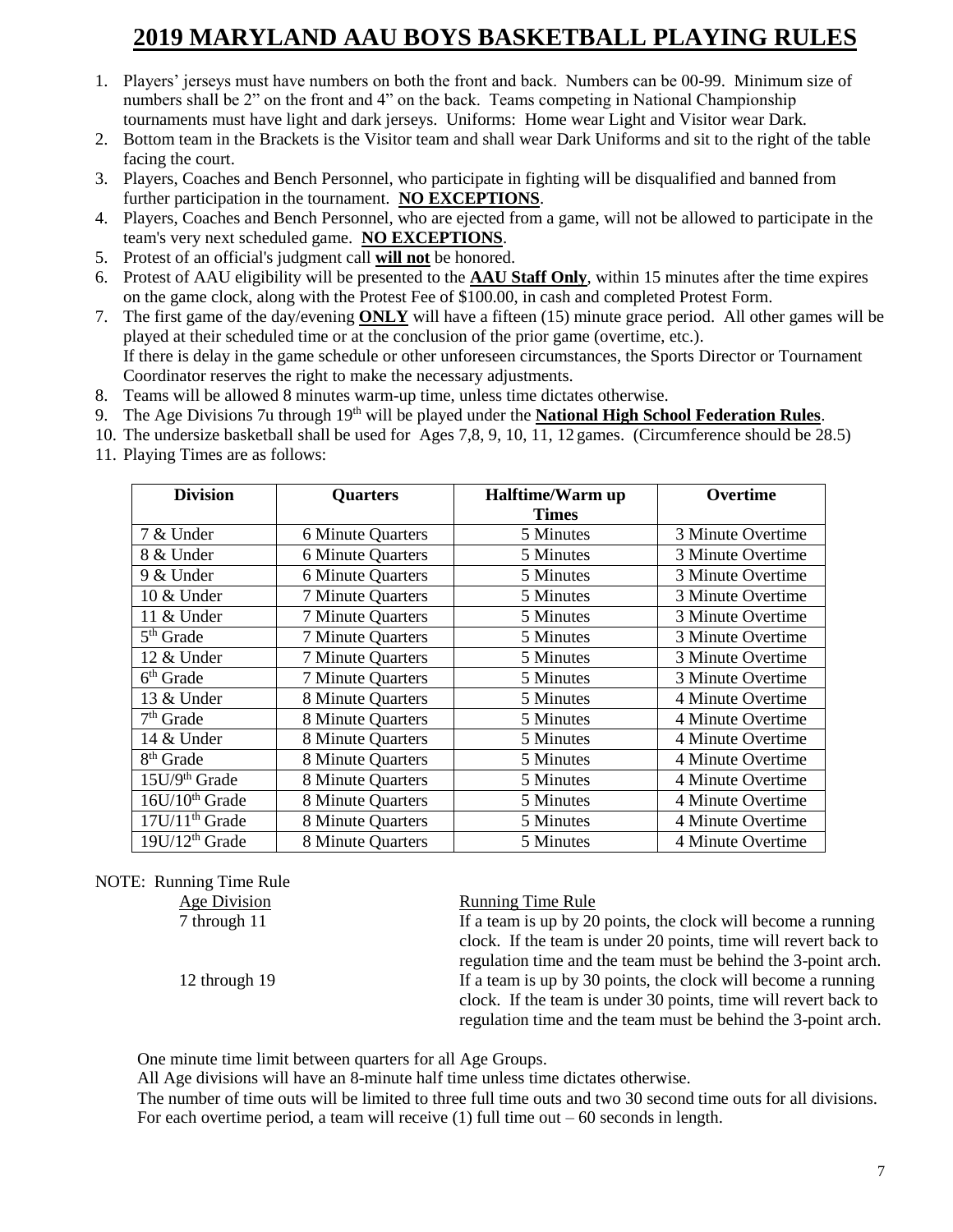

# **2019 MARYLAND AAU BOYS BASKETBALL COACHES CONFIRMATION STATEMENTS**



# **"Confirmation of AAU Coach Requirement"**

All coaches are required by the AAU National Office to sign this statement. Your signature below signifies that you have read and you are in compliance with the requirements detailed in the following statement taken from the membership card.

*"I agree to be bound by the AAU Code as well as all AAU operating procedures and policies, including but not limited to: binding arbitration and release and indemnity of the AAU. By paying my annual membership dues, I certify that I have never been convicted of any sex offense not felony; or, if so, I must apply for membership (and receive approval) through the national office. By paying your annual membership dues, you are not automatically assigned to a team or signed-up to participate in an event. You are paying membership dues only."*

# **"Profanity on the Court and Stands Penalty Warning Notice"**

Profanity on the court and stands will not be tolerated. As a penalty for such you will be banned from the tournament and will not get an invitation bid. Your signature below certifies that you understand that coaches will be held responsible for the conduct of their assistants, players, parents of players and their fans and may be subject to Security measures.

# **"Affirmation Statement"**

My signature below certifies that all the information on my Team Roster is correct and I understand the rules and regulations in the 2019 Maryland AAU Boys Basketball Standard Operation Procedure Manual including all other rules and regulations this tournament is governed by. I certify that I have read the rules and regulations of 2019 Maryland AAU Boys Basketball Standard Operating Procedure Manual, which includes: Information Sheet, Eligibility Sheet, Playing Rules, Profanity Warning Notice, Confirmation of AAU Coach Requirements, agree to abide by them, and to require my parents and assistants to do so as well. I certify that the information submitted is correct and in compliance with the 2019 Maryland AAU Boys Basketball Rules and Regulations. I certify that all players' grades, ages, names and appropriate paperwork are correct to the best of my knowledge. I certify that I understand it is required that all Coaches are required to check in at the Score Table prior to each game and after each game my designee or myself, is required to sign for the team's next game. I certify that I understand that the Bracket sheets are only to be used as a guide.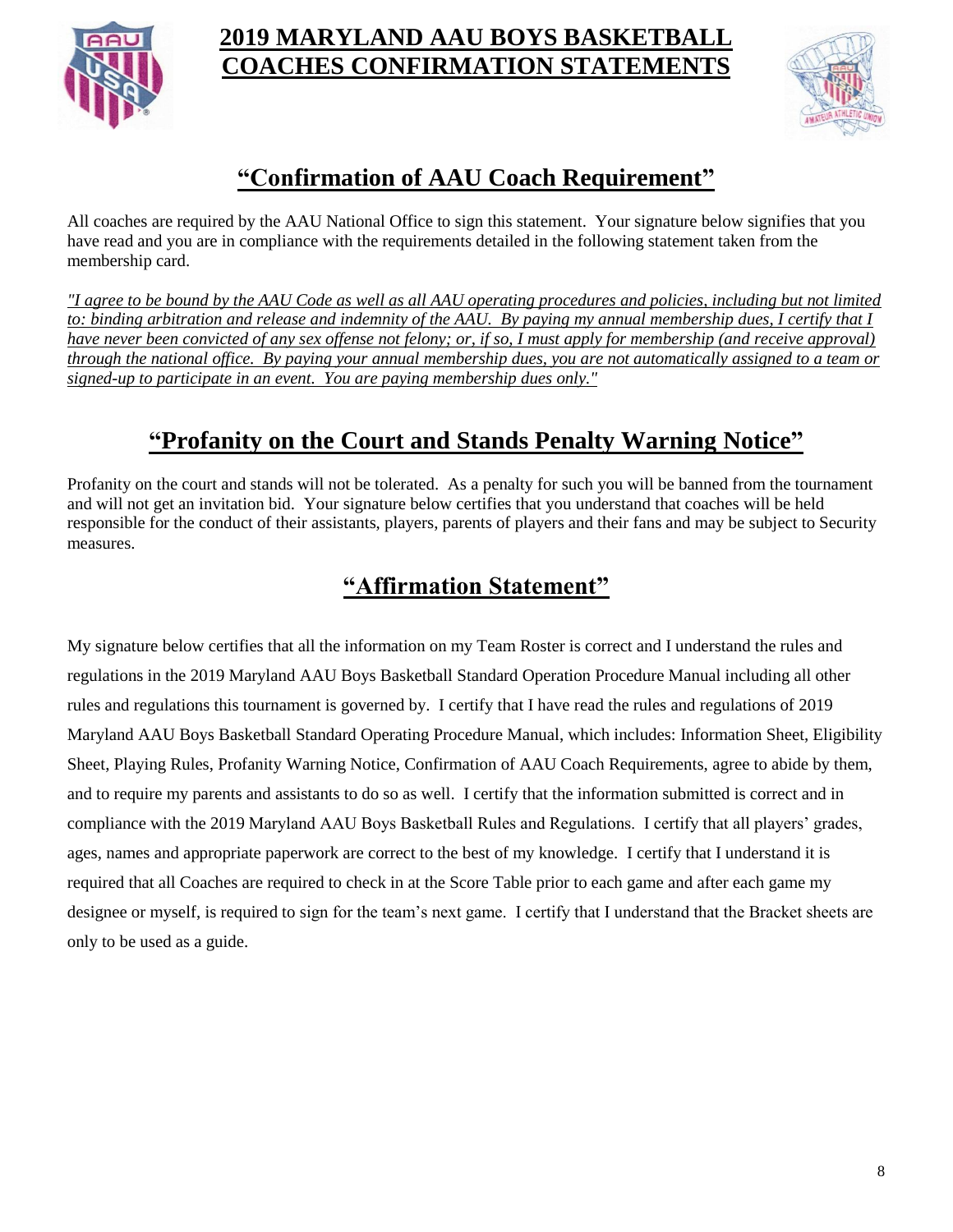# **"AAU Concussion Policy Established"**

It is the purpose of the Amateur Athletic Union of the United States, Inc. ("AAU"), to promote amateur sports and we wish for our members/participants who participate to do so in a manner that provides reasonable safety for their wellbeing.

The events and activities that are authorized by AAU are run by Local Host(s), local organizing committee(s), and/or member clubs. Athletic activities involve risks and dangers of injury and accidents may occur sometimes without fault. Available medical assistance may vary from venue to venue. The AAU recognizes that the potential for harm from concussions is a serious matter. While some accidents and even concussions may occur, the basis for the AAU's Concussion Policy is based upon trying to limit the potential harm, which could result from continued participation after such an injury.

We have therefore established this Concussion Policy for and on behalf of the AAU, which is as follows: Where there *is reasonable cause to believe that a concussion may have occurred, such participant shall not be allowed to continue his/her participation in an AAU authorized event/activity without a medical release to resume such participation.*

The AAU recommends all of its coaches, and other non-athlete members working with youth athletes avail themselves to the Center for Disease Control's (CDC) Head's Up program. Coaches and other club leaders can take a free on-line course that will provide important information in the recommendation and decision-making in handling situations that may involve concussion injuries. This course will only take approximately 30 minutes of your day. The CDC also has downloadable handouts for athletes and their parents.

Forty-three states now have laws governing sports organizations and responsibility relative to concussion. It is important that we educate our members on this matter.

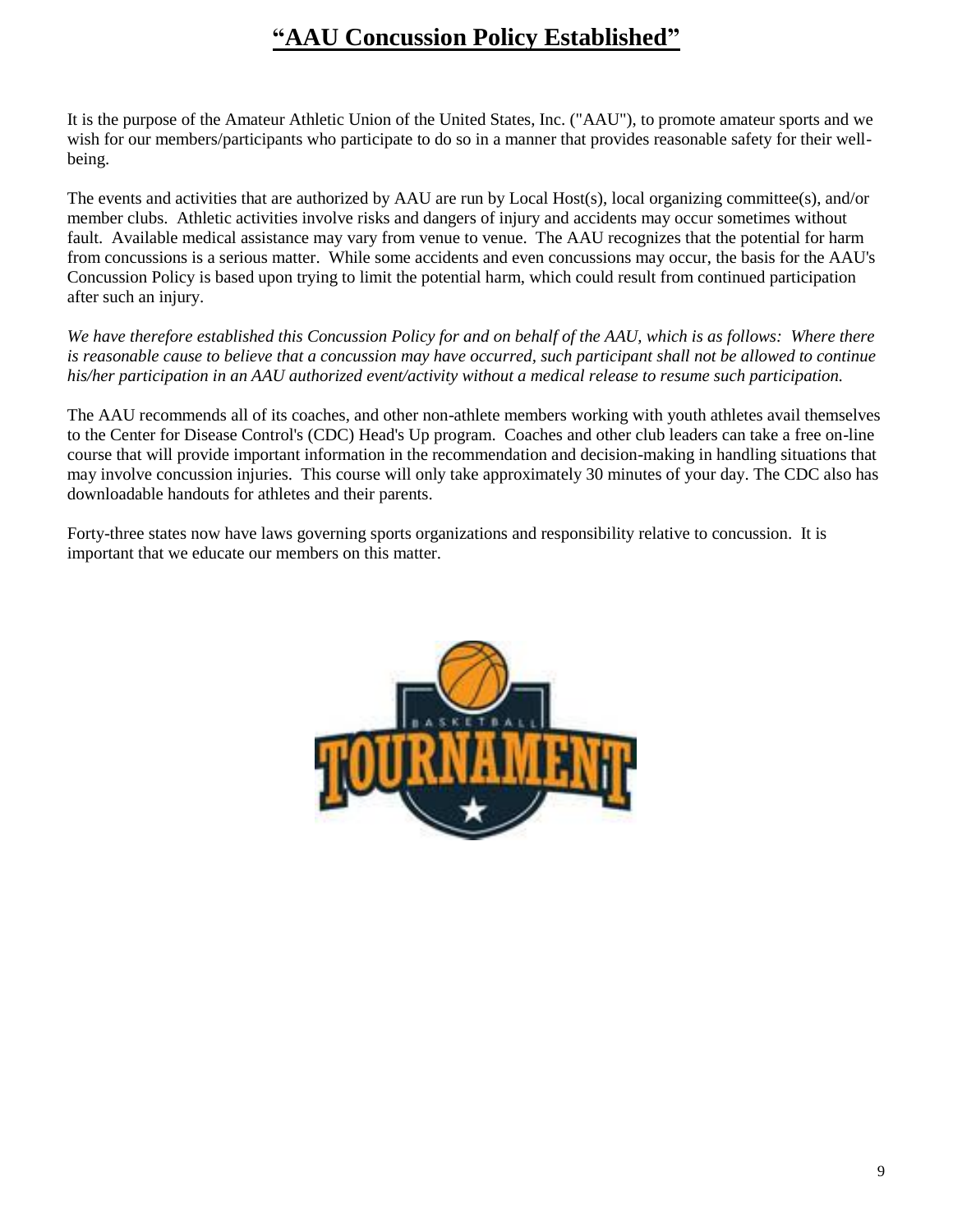# **"Coach's Responsibility for Bench Decorum"**

#### **Section 1. Uniform:**

- 1. Players' jerseys must have numbers on both the front and back.
- 2. Numbers can be 00-99.
- 3. Minimum size of numbers shall be 2" on the front and 4" on the back.
- 4. Teams competing in National Championship tournaments must have Light and Dark jerseys.
- 5. Home wears Light jerseys and Visitor wears Dark jerseys.
- 6. The top/left team on the schedule shall be the home team and sit on the scorekeepers' left.
- 7. The bottom/right team on the schedule shall be the visiting team and sit on the scorekeepers' right.
- 8. Violation of Section G.5. shall be penalized by a two (2) shot administrative technical foul for each illegal jersey. The penalty will be assessed at the time the player with the illegal jersey enters the game.

#### **Section 2. Bench Personnel:**

- 1. All non-uniformed persons on the bench shall wear slacks, shirts with collars and sleeves and dress shoes or tennis shoes during play at the National Championship. Shorts, jeans, sweat pants, athletic wear, tee shirts, hats, and open-toed shoes are not permitted. The dress code applies to female bench personnel as well. Women may wear dresses or skirts appropriate to the occasion.
- 2. A team may have on its bench only the eligible persons listed on its official roster, including four (4) nonplayers (coaches, ball boy, scorekeeper, etc.). Only eligible players may wear uniforms on the bench.
- 3. At least one person age 18 or older must be on the bench at all times. If as the result of a removal, illness, etc., no roster member of the minimum age of 18 available, tournament administrators shall select a person of suitable age to supervise the bench.
- 4. Violation of Rule F.1. shall result in the assessment of a 2-shot administrative technical foul. Thereafter, the offending team shall have one minute to correct the violation. If violation is not corrected the violator shall be removed from the playing floor until violation is corrected.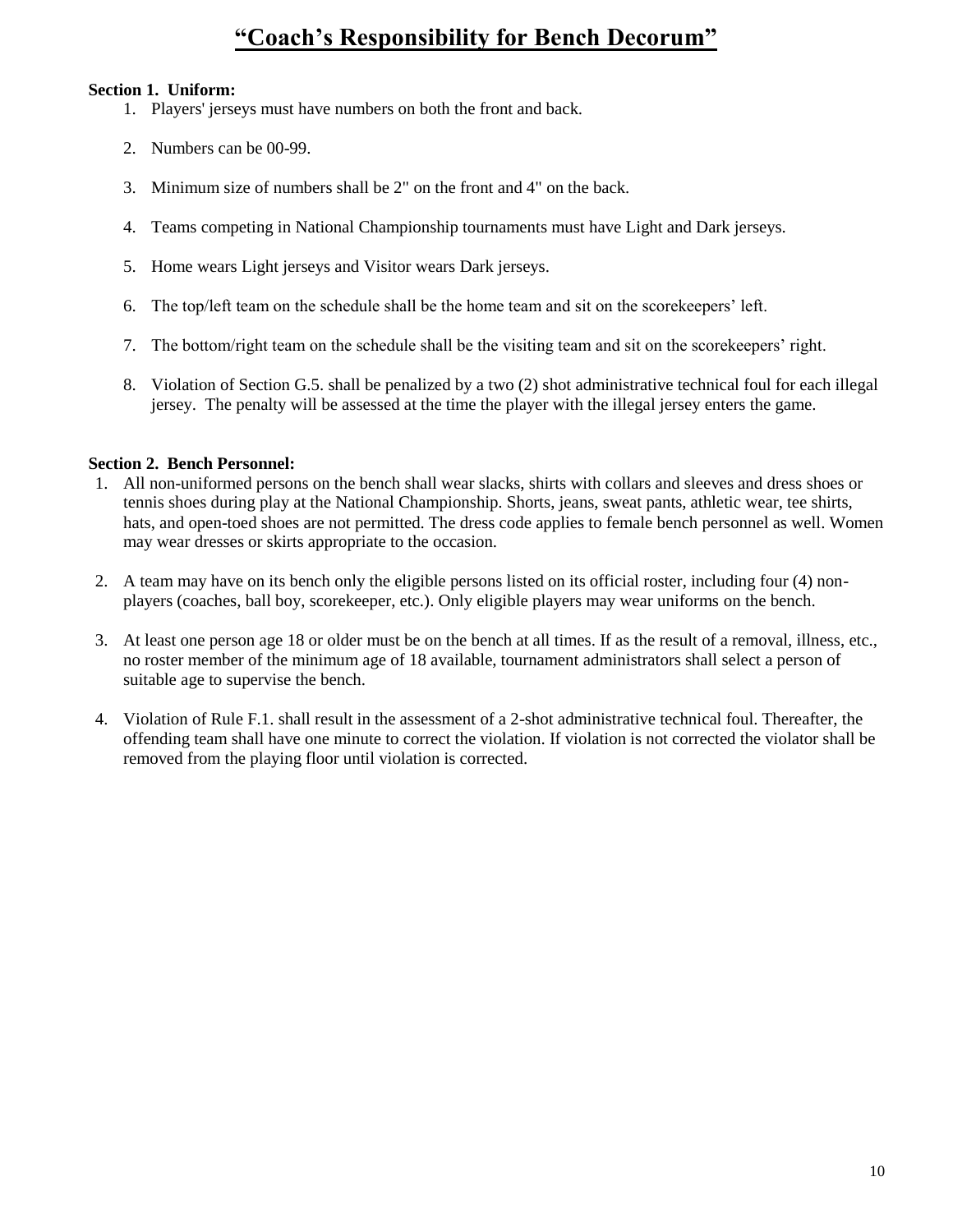



# **"ACKNOWLEDGEMENT AND SIGNATURE SIGN-OFF FORM"**

My signature below certifies that I understand and agree to adhere to the rules and policies of the Maryland AAU Boys Basketball Program and the Tournament Standard Operating Procedure Manual. In addition, my signature below certifies that I understand and agree to adhere to the written policies outlined in the:

"Confirmation of AAU Coach Requirements"

"Profanity on the Court & Stands Penalty Warning Notice"

"Affirmation Statement"

"AAU Concussion Policy Established"

"Responsibility for Bench Decorum"

I will be responsible for communicating this information to all players, parents of players and fans.

|                                  | <b>Team Name</b>               |      |
|----------------------------------|--------------------------------|------|
| <b>Head Coach Signature</b>      | <b>Head Coach Printed Name</b> | Date |
| <b>Assistant Coach Signature</b> | <b>Printed Name</b>            | Date |
| <b>Assistant Coach Signature</b> | <b>Printed Name</b>            | Date |
| <b>Assistant Coach Signature</b> | <b>Printed Name</b>            | Date |
| <b>Assistant Coach Signature</b> | <b>Printed Name</b>            | Date |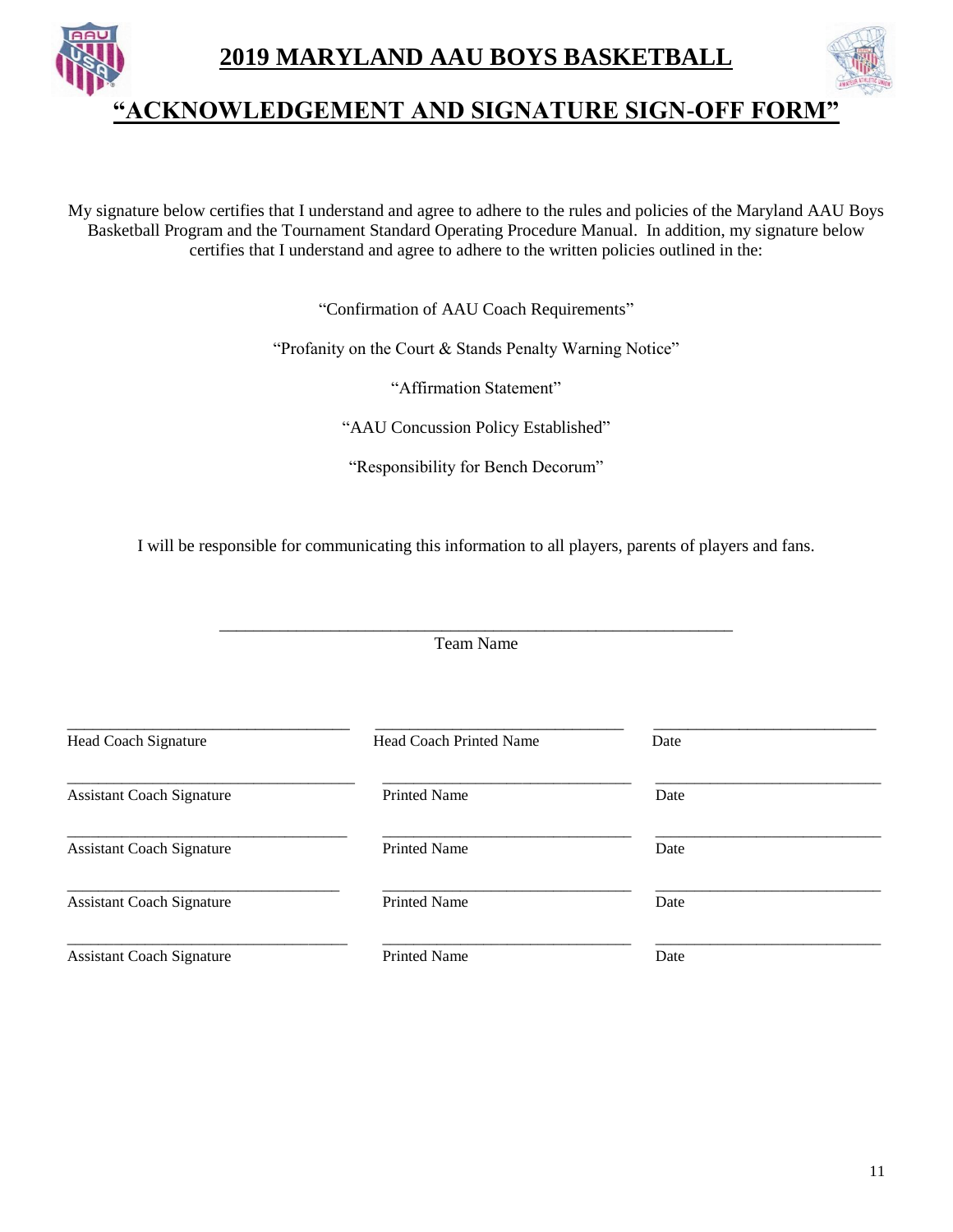#### "**REQUEST FOR WAIVER FORM"**

| <b>Athlete Name:</b>                      |  |
|-------------------------------------------|--|
|                                           |  |
|                                           |  |
|                                           |  |
|                                           |  |
|                                           |  |
| <b>Current Head Coach's Phone Number:</b> |  |

*The athlete named herein REQUEST A WAIVER of the rule which prohibits a team from adding a player to its roster from another team advancing to a National Championship*

#### **COMPLETE STEPS BELOW:**

**1 st Step – Provide full explanation on why the ATHLETE wishes to transfer to another team.**

**2 nd Step – State whether the athlete participated on a team that qualified for a Division I or Division II National Championship. Give us the date of the event and the name of the event.** 

**3 rd Step – If the athletes current head coach agrees to the waiver he/she must submit a signed letter or email stating his agreement.** 

**4 th Step - Email [\(paul@yvn.com\)](mailto:paul@yvn.com) or Fax (509-457-0931) Paul Campbell-Director of Competition the information requested above.** 

#### **DIVISION I RULE**

**Rule:** A team advancing to a Division I National Championship may not add a player from another team advancing to a Div. I National Championship in the same age group **without the written permission of the Eligibility Committee**.

**Policy**: The AAU Boys Basketball Eligibility Committee will not consider request for transfers under this rule until after the completion of the Dist1rict Qualifier.

#### **DIVISION II RULE**

**Rule:** A team advancing to a Division II National Championship may not add any players from another team that is advancing to a Division II National Championship in the same age group **without the written permission of the Eligibility Committee**.

**Policy**: The AAU Boys Basketball Eligibility Committee will not consider request, for waiver under this rule until after the completion of the District Qualifier.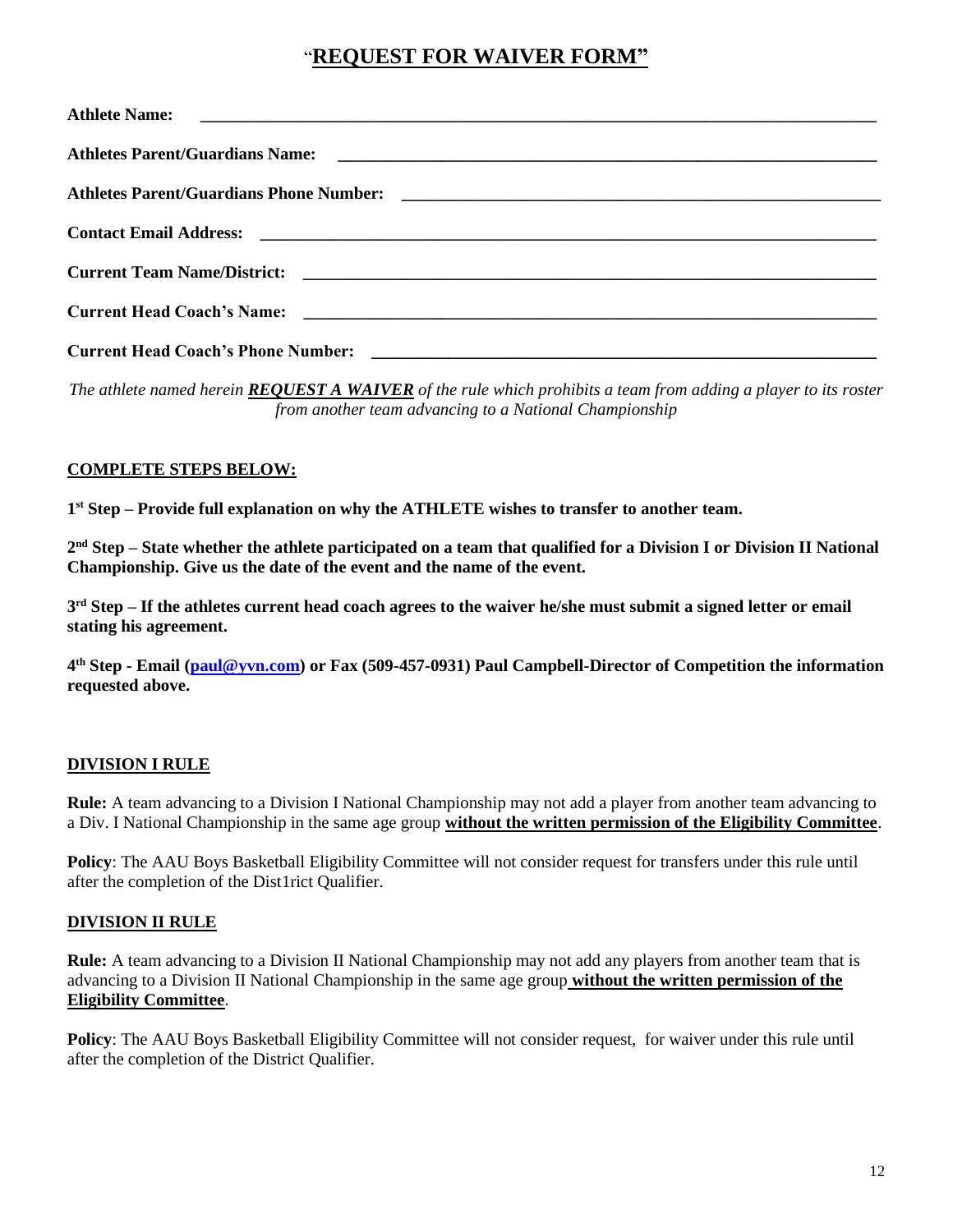

#### **" MARYLAND AAU – BOYS BASKETBALL – ADD-ON PLAYER FORM "**



#### **This form must be completed by each team that add an athlete(s) and submitted Thursday before the start of their Age Tournament.**

|               | Club & Team Name:                                          |                     |
|---------------|------------------------------------------------------------|---------------------|
|               | Head Coach Name:                                           |                     |
| Age/Division: |                                                            |                     |
|               | Athlete's Name(s) as listed on their birth certificate(s): |                     |
| 1.            | Player Name                                                | <b>Birth Date</b>   |
|               | Address                                                    | City/State/Zip Code |
|               | AAU Membership #                                           | Jersey#             |
| 2.            | Player Name                                                | <b>Birth Date</b>   |
|               | Address                                                    | City/State/Zip Code |
|               | AAU Membership #                                           | Jersey#             |
| 3.            | Player Name                                                | <b>Birth Date</b>   |
|               | Address                                                    | City/State/Zip Code |
|               | AAU Membership #                                           | Jersey#             |

As the Head Coach of the above listed team, I acknowledge that the above listed player(s), as well as all of the players on my roster, meet all AAU National and District Tournament Roster requirements. I further acknowledge that I am aware that it is my responsibility as the Coach that all of the required paperwork and other requested information are accurate and submitted to the National and District Tournament Office in the manner stated in the AAU Boys Basketball National Handbook. I acknowledge that it is my responsibility to determine that all add-on athletes, as well as all athletes on my roster meet AAU roster requirements as indicated in the AAU Boys Basketball National and District Handbook and not that of the National and District staff. Finally, I acknowledge that I am aware that if an athlete is deemed to be ineligible by the AAU National and District Staff that my team will be penalized in the manner prescribed in the AAU Boys Basketball National and District Handbook, which could include forfeiture of all games the illegal athlete(s) participated in.

| <b>Head Coach Signature</b>      | Head Coach Printed Name       | Team Name           | Date |
|----------------------------------|-------------------------------|---------------------|------|
| Tournament Coordinator Signature | <b>Tournament Coordinator</b> | <b>Printed Name</b> | Date |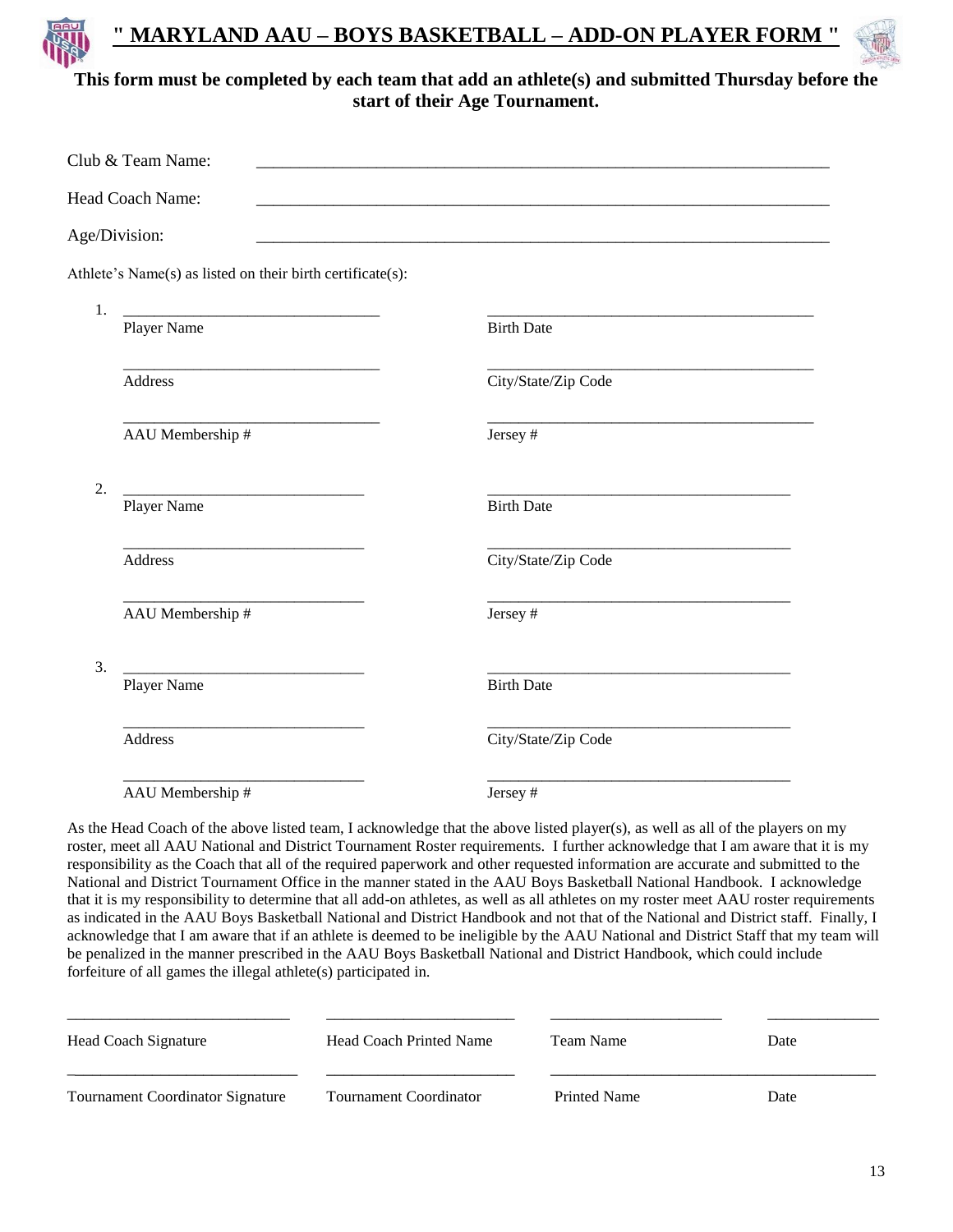

Sports for All, Forever

### **DUE DATE: MARCH 16, 2019**

#### **MARYLAND AAU – 2019 BOYS BASKETBALL TOURNAMENT ENTRY FEE FORM Each Team Entry Fee = \$350.00, Plus Officials Fees**



 Entry Fee for Maryland AAU State Championship Tournament will be a total of \$350.00, plus Official Fees for each game, with the exception of the "Final Four" and the "Championship Games". Official Fees are required before the start of each game. Cash will be required for Official Fees. Teams not paying the Official Fees will forfeit that game.

Official Fees: Ages 7-10 =\$25.00; Ages 11-14=\$30.00; Ages 15-19=\$35.00;

- Grade Base Division:  $2^{nd} 4^{th} = $25.00$  and  $5^{th} 8^{th} = $30.00$
- No personal checks will be accepted.
- Entry Fee must be received by **March 16, 2019**. No entries will be accepted after this date (postmark or date of shipment not relevant).
- No Entry Fee will be refunded after **March 16, 2019**.
- Any player's eligibility documents not verified in the National Database by the following designated deadline dates will not be eligible to play in the 2019 Maryland AAU Boys Basketball Championship Tournament.
	- $\circ$  April 7<sup>th</sup> (Ages 7-12); March 24<sup>th</sup> (Ages 13-19), April 14<sup>th</sup> (All Ages for D3), and April 14<sup>th</sup> (2<sup>nd</sup> -8<sup>th</sup> Grade Base Division).
- Failure to turn in all Eligibility documents (see 2019 Maryland Standard Operating Procedures Manual) by the deadline dates, will disqualify the Team from participating in the 2019 Maryland AAU Boys Basketball Championship Tournament and the team will not be refunded their Entry Fee.
- Money orders/club checks/cashier's checks/bank checks/business checks/cash are payable according to Age Division (see below). **Due Date: March 16, 2019**. Advance payments mail to: Ben DuBose, 1304 Pentridge Road, Balto. MD 21239; or bring to Mandatory Coaches Meeting on **March 16, 2019**. Checks must be made payable to: **BOY'S BASKETBALL AAU MARYLAND DISTRICT**.

| Name of Registered Club/Team:                 | PLEASE PRINT LEGIBLY                                                                         |  |  |
|-----------------------------------------------|----------------------------------------------------------------------------------------------|--|--|
| Club/Team Identification Number:              |                                                                                              |  |  |
| Club/Team Representative:                     |                                                                                              |  |  |
| Name:                                         |                                                                                              |  |  |
| Mailing Address:                              |                                                                                              |  |  |
| City                                          | $S$ tate $S$                                                                                 |  |  |
| Home Phone:                                   |                                                                                              |  |  |
|                                               |                                                                                              |  |  |
| Select One:                                   | Division 1: _________ Division 2: ___________ Division 3: __________ Grade Division ________ |  |  |
| <b>Official Team Name:</b>                    | (Include nickname and/or color designation.)                                                 |  |  |
| Email Address:<br>Coach Information:<br>Name: |                                                                                              |  |  |
| Mailing Address:                              |                                                                                              |  |  |
|                                               |                                                                                              |  |  |
| Payment Made By:                              | <b>For Boys Basketball Staff Use Only</b>                                                    |  |  |